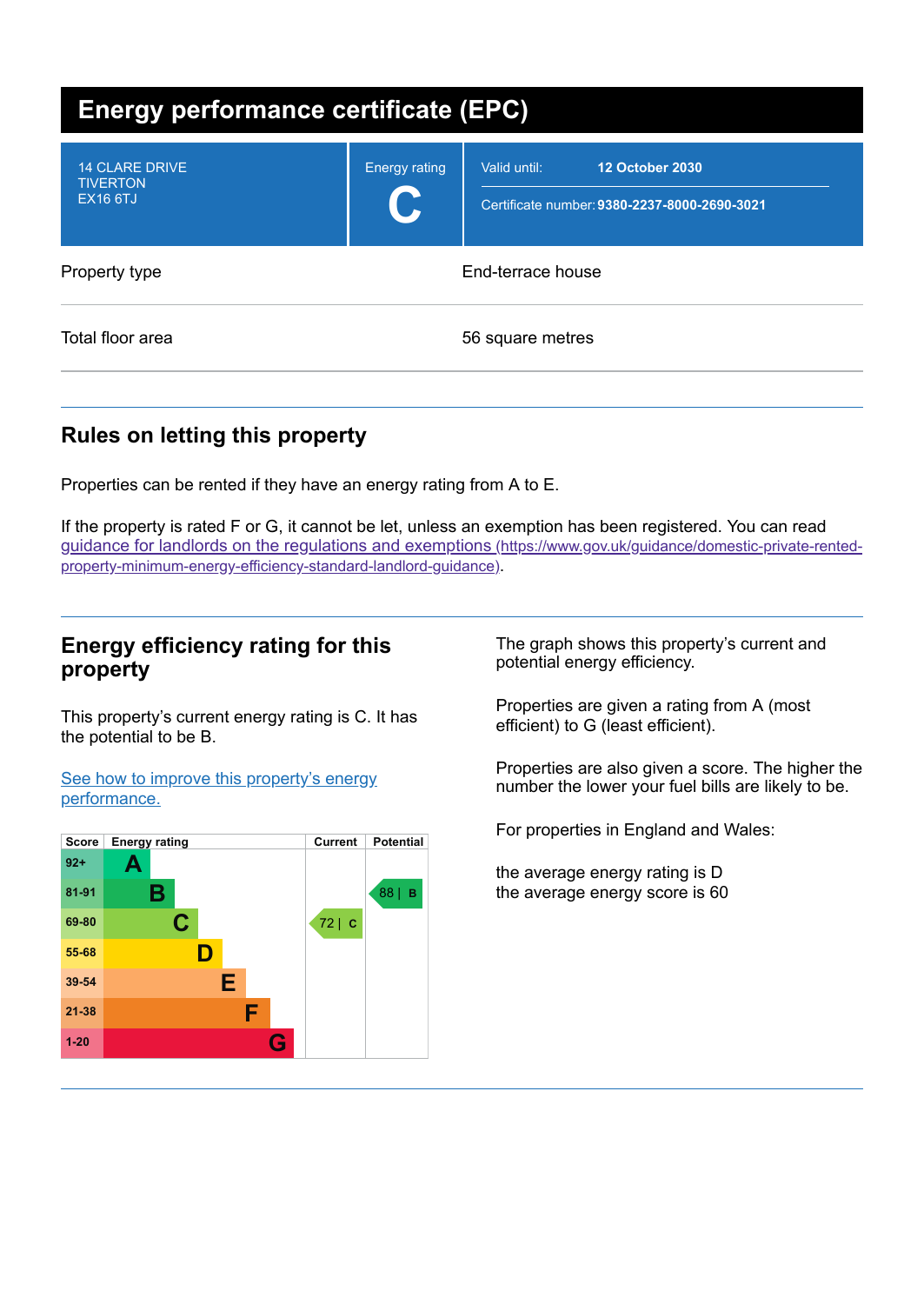## **Breakdown of property's energy performance**

This section shows the energy performance for features of this property. The assessment does not consider the condition of a feature and how well it is working.

Each feature is assessed as one of the following:

- very good (most efficient)
- good
- average
- poor
- very poor (least efficient)

When the description says "assumed", it means that the feature could not be inspected and an assumption has been made based on the property's age and type.

| <b>Feature</b>       | <b>Description</b>                         | Rating    |
|----------------------|--------------------------------------------|-----------|
| Wall                 | Cavity wall, as built, insulated (assumed) | Good      |
| Roof                 | Pitched, 150 mm loft insulation            | Good      |
| Window               | Fully double glazed                        | Good      |
| Main heating         | Boiler and radiators, mains gas            | Good      |
| Main heating control | Programmer, room thermostat and TRVs       | Good      |
| Hot water            | From main system                           | Good      |
| Lighting             | Low energy lighting in all fixed outlets   | Very good |
| Floor                | Suspended, no insulation (assumed)         | N/A       |
| Secondary heating    | None                                       | N/A       |

#### **Primary energy use**

The primary energy use for this property per year is 197 kilowatt hours per square metre (kWh/m2).

| <b>Environmental impact of this</b><br>property                                                        |                 | This property produces                                                                                                                                                                   | 1.9 tonnes of CO2 |
|--------------------------------------------------------------------------------------------------------|-----------------|------------------------------------------------------------------------------------------------------------------------------------------------------------------------------------------|-------------------|
| This property's current environmental impact<br>rating is C. It has the potential to be B.             |                 | This property's potential<br>production                                                                                                                                                  | 0.6 tonnes of CO2 |
| Properties are rated in a scale from A to G<br>based on how much carbon dioxide (CO2) they<br>produce. |                 | By making the recommended changes, you<br>could reduce this property's CO2 emissions by<br>1.3 tonnes per year. This will help to protect the<br>environment.                            |                   |
| Properties with an A rating produce less CO2                                                           |                 |                                                                                                                                                                                          |                   |
| than G rated properties.<br>An average household<br>produces                                           | 6 tonnes of CO2 | Environmental impact ratings are based on<br>assumptions about average occupancy and<br>energy use. They may not reflect how energy is<br>consumed by the people living at the property. |                   |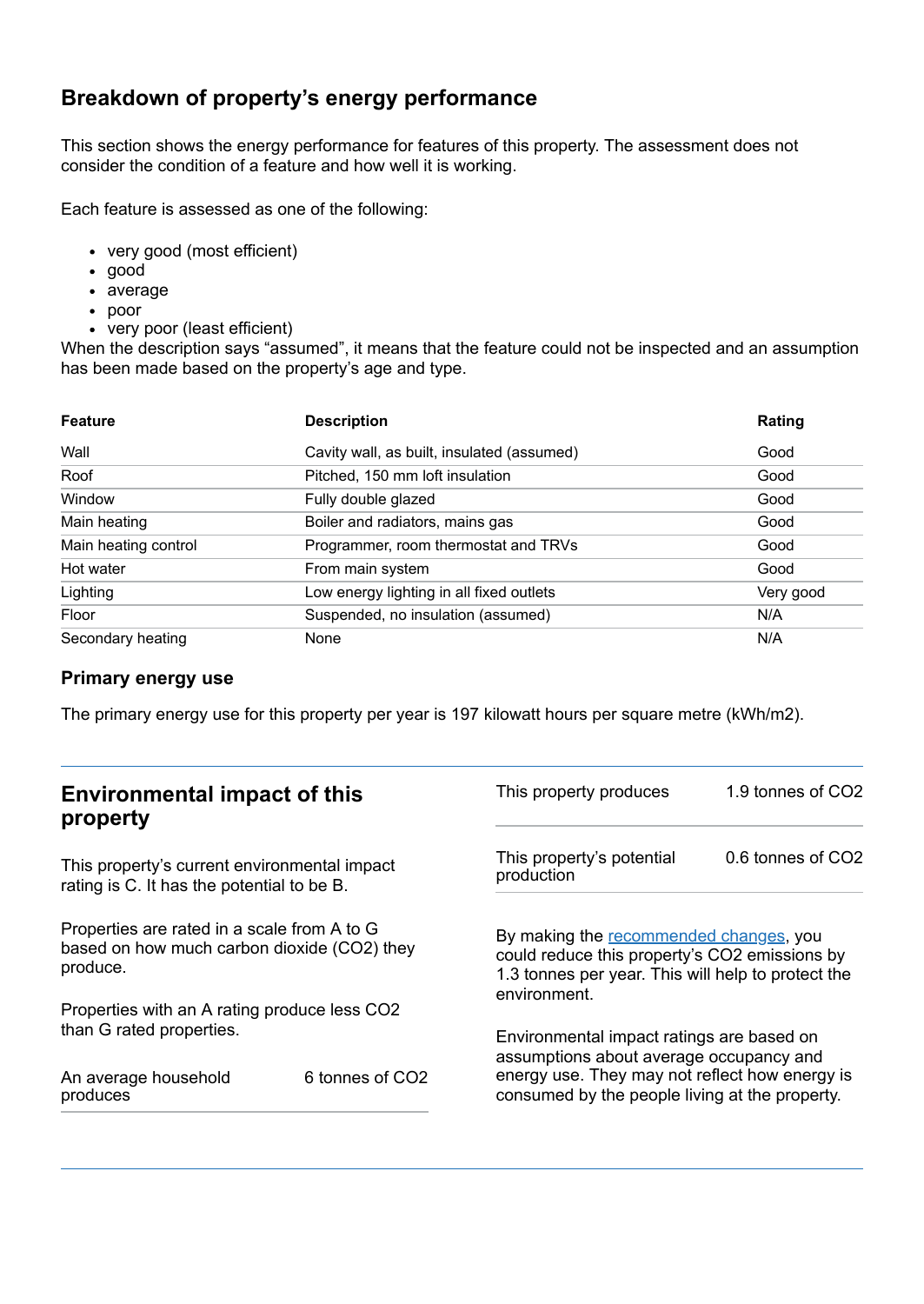# <span id="page-2-0"></span>**How to improve this property's energy performance**

Making any of the recommended changes will improve this property's energy efficiency.

If you make all of the recommended changes, this will improve the property's energy rating and score from C (72) to B (88).

| <b>Recommendation</b>                 | <b>Typical installation cost</b> | <b>Typical yearly saving</b> |
|---------------------------------------|----------------------------------|------------------------------|
| 1. Floor insulation (suspended floor) | £800 - £1.200                    | £27                          |
| 2. Solar water heating                | £4.000 - £6.000                  | £28                          |
| 3. Solar photovoltaic panels          | £3,500 - £5,500                  | £349                         |

### **Paying for energy improvements**

Find energy grants and ways to save energy in your home. [\(https://www.gov.uk/improve-energy-efficiency\)](https://www.gov.uk/improve-energy-efficiency)

| <b>Estimated energy use and</b><br>potential savings                                                                                                                                                              |      | (https://www.simpleenergyadvice.org.uk/)                             |                        |
|-------------------------------------------------------------------------------------------------------------------------------------------------------------------------------------------------------------------|------|----------------------------------------------------------------------|------------------------|
|                                                                                                                                                                                                                   |      | Heating use in this property                                         |                        |
| Estimated yearly energy<br>cost for this property                                                                                                                                                                 | £483 | Heating a property usually makes up the<br>majority of energy costs. |                        |
| Potential saving                                                                                                                                                                                                  | £54  | Estimated energy used to heat this property                          |                        |
|                                                                                                                                                                                                                   |      | Space heating                                                        | 5230 kWh per year      |
| The estimated cost shows how much the<br>average household would spend in this property<br>for heating, lighting and hot water. It is not based<br>on how energy is used by the people living at the<br>property. |      | Water heating                                                        | 1791 kWh per year      |
| The estimated saving is based on making all of<br>the recommendations in how to improve this<br>property's energy performance.                                                                                    |      | Potential energy savings by installing<br>insulation                 |                        |
|                                                                                                                                                                                                                   |      | <b>Type of insulation</b>                                            | Amount of energy saved |
| For advice on how to reduce your energy bills<br>visit Simple Energy Advice                                                                                                                                       |      | Loft insulation                                                      | 169 kWh per year       |